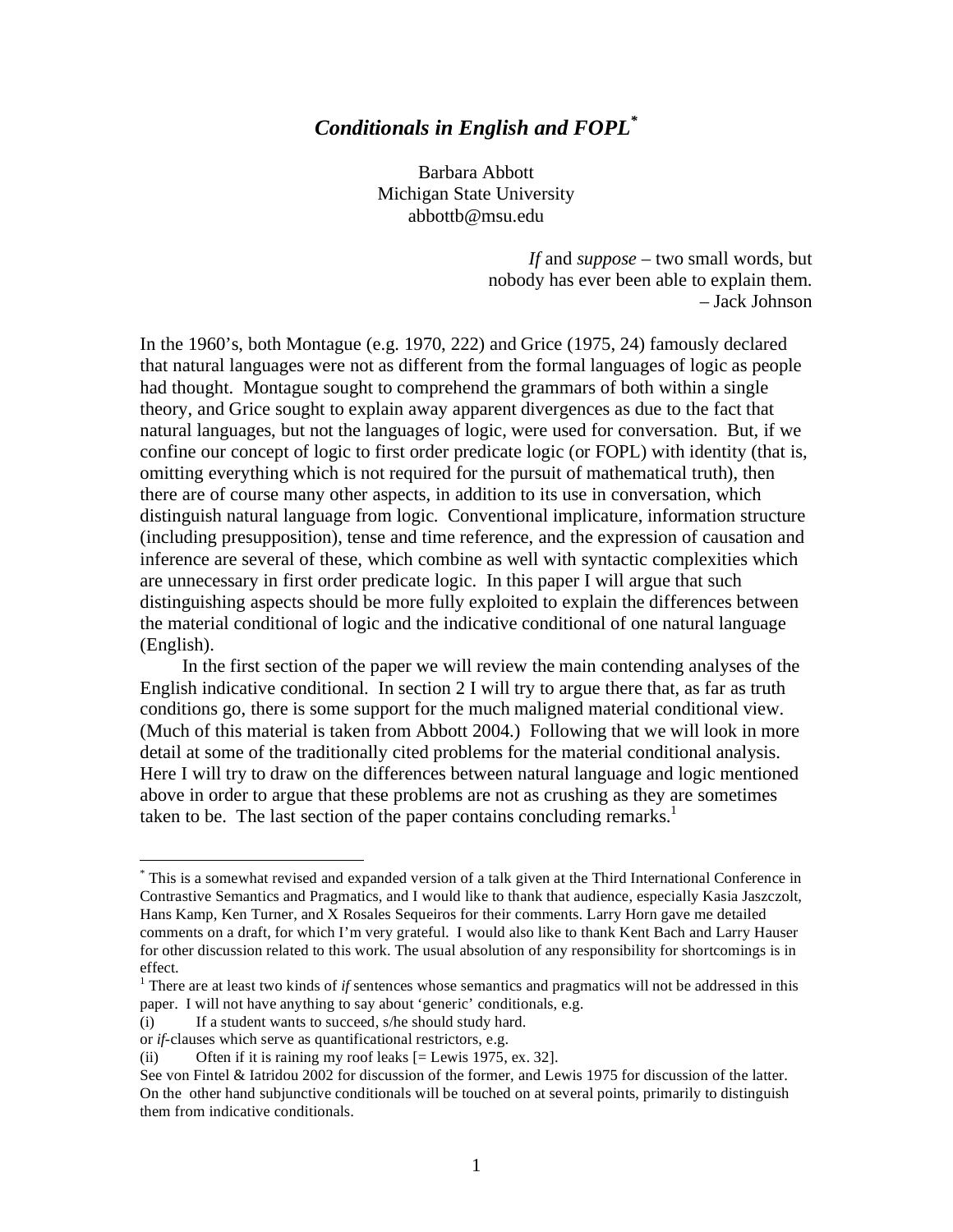#### **1. Competing analyses of English indicative conditional sentences.**

*1.1. The material conditional analysis.* According to the material conditional analysis, indicative conditionals have the truth conditions of the material conditional truth function of logic, hereinafter sometimes symbolized with the 'hook'  $\bigcirc$ ). These are given in (1) below.

| (1) |                | C           | $A \supset C$ |
|-----|----------------|-------------|---------------|
|     |                | ፐ           | т             |
|     | $\mathsf{T}$   | F           | F             |
|     | $\overline{F}$ | $\mathbf T$ |               |
|     | $\mathbf{F}$   | Ħ           |               |

Thus on this account, indicative English sentences of the form *If A (then) C* are true unless *A* is true and *C* is false, and they are equivalent to *Either not-A or C*. A number of factors support this analysis. For one thing, it would give  $\supset$  a corresponding natural language expression (to go with *and* (for  $\wedge$ ) or (for  $\nu$ ), and *not* (for  $\neg$ )). More importantly, *if A then C* often does seem to be equivalent to *Either not-A or C*. As Stalnaker notes: '"Either the butler or the gardener did it. Therefore, if the butler didn't do it, the gardener did." This piece of reasoning…may seem tedious, but it is surely compelling' (1975, 137). And if it is valid then the English indicative conditional is in fact equivalent to the material conditional of FOPL. (Stalnaker did not come to this conclusion; however Hanson 1991 and Barker 1997 also give proof-like arguments in favor of the material conditional analysis.)

 The problems for this analysis are well-known. For the most part they stem from the failure of those truth conditions by themselves to predict either assertability of indicative conditionals or their use in reasoning, in a number of cases. Some of these cases, so-called 'fallacies of the material conditional', are given in (2)-(4). In each case I give first a logically valid deduction, and then an English example which does not seem to be valid. (These examples are modified from ones found frequently in the literature; (2) is based on an example from Jackson (1979), (3) is based on examples from Gibbard (1980), and (4) comes from Goodman (1947).)

- (2) Contraposition.
	- a.  $A \supset C$ ,  $\therefore \neg C \supset \neg A$
	- b. If Bush wins, it won't be by a large margin. Therefore, if Bush wins by a large margin, he won't win.
- (3) Negated Antecedent (a.k.a. Vacuous Truth).
	- a.  $\neg A, \therefore A \supset C$
	- b. Andrew Jackson didn't die in 1835. Therefore, if Jackson died in 1835, he was president in 1836.
- (4) Antecedent Strengthening.
- a.  $A \supset C$ ,  $\therefore (A \wedge B) \supset C$ 
	- b. If I strike this match it will light. Therefore, if I pour water on this match and strike it, it will light.

The other major problem area for the material conditional analysis is the fact that denying *If A then C* rarely seems equivalent to asserting *A and not-C*, as it should on the material conditional analysis. Indeed, if we accept this analysis we seem forced to accept the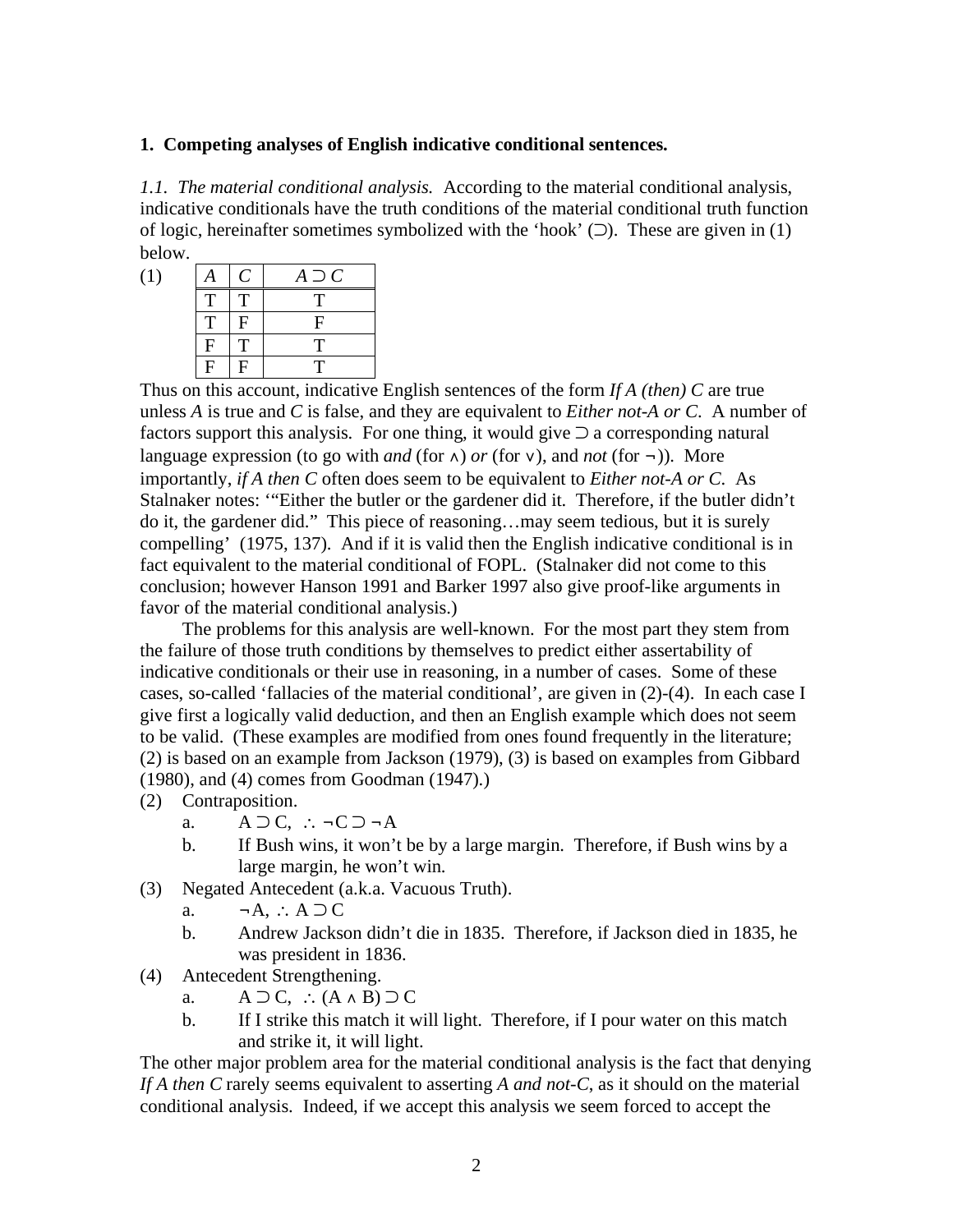existence of God, given proofs like the following (from Michael Jubien, personal communication; Edgington (1986, 37, n. 6) attributes a similar proof to W.D. Hart).

- (5) i. If God doesn't exist, then it's not the case that if I'm evil, I'll be punished after I die.
	- ii. <u>I'm not evil!</u>
	- $\therefore$  God exists.

(Fortunately for the atheistically inclined, with a little ingenuity we can probably also come up with a proof that God doesn't exist.)

*1.2. Intensional analyses*. The vulnerable part of the material conditional analysis is the bottom half of the truth table given in (1), and the remaining analyses find a way to avoid that area altogether. Many of them acknowledge a foundation in what has come to be called 'the Ramsey test':

(6) If two people are arguing 'If  $p$ , will  $q$ ?' and both are in doubt as to  $p$ , they are adding *p* hypothetically to their stock of knowledge and arguing on that basis about *q*…. We can say they are fixing their degrees of belief in *q* given *p*. (Ramsey 1931, 247; cited in Gibbard 1980, 227.)

The idea behind Stalnaker's intensional analysis is the following: 'a conditional statement, *if A, then B*, is an assertion that the consequent is true, not necessarily in the world as it is, but in the world as it would be if the antecedent were true' (1975, 143). 'The world as it would be' is that world which is closest in similarity to the actual world but in which the antecedent is true. (The approaches of Kratzer (1986) and Lycan (2001) are similar, except that the consequent must be true in **all** worlds (within the context set, or within some subset thereof) in which the antecedent is true.)

 This raises the question of what the difference is between indicative conditionals (like those in (7)) and the corresponding subjunctive conditionals in (8).

- (7) a. If Lynn was there she got the message.
	- b. If it rains tomorrow, we can't have our picnic.
- (8) a. If Lynn had been there, she would have got the message.
	- b. If it were to rain tomorrow, we couldn't have our picnic.

Indeed, both Stalnaker (1968) and Lewis (1973) assign truth conditions to subjunctive conditionals<sup>2</sup> which are very like the Stalnaker truth conditions for indicatives. The difference, for Stalnaker, is whether or not, in going to nearby possible worlds, we abandon propositions which are in the common ground of the conversation. For indicatives we don't, for subjunctives we may.

On this kind of theory, the patterns of inference illustrated in  $(2)-(4)$  are not valid, matching our intuitions about them. Furthermore the negation of a conditional *If A then C* is equivalent to *If A then not-C*. This also seems to accord well with our intuitions, at least in some cases.

 A parenthetical remark about terminology (and more than that): many people refer to subjunctive conditionals like those in (8) as 'counterfactual'. However there are several reasons to object to this practice. For one thing, 'subjunctive' rather than

<sup>&</sup>lt;sup>2</sup> Actually Lewis 1973 is specifically concerned with the truth conditions for counterfactual conditionals, that subset of subjunctive conditionals for which the antecedent is assumed to be false. See the parenthetical remark below for more on the subjunctive-indicative distinction.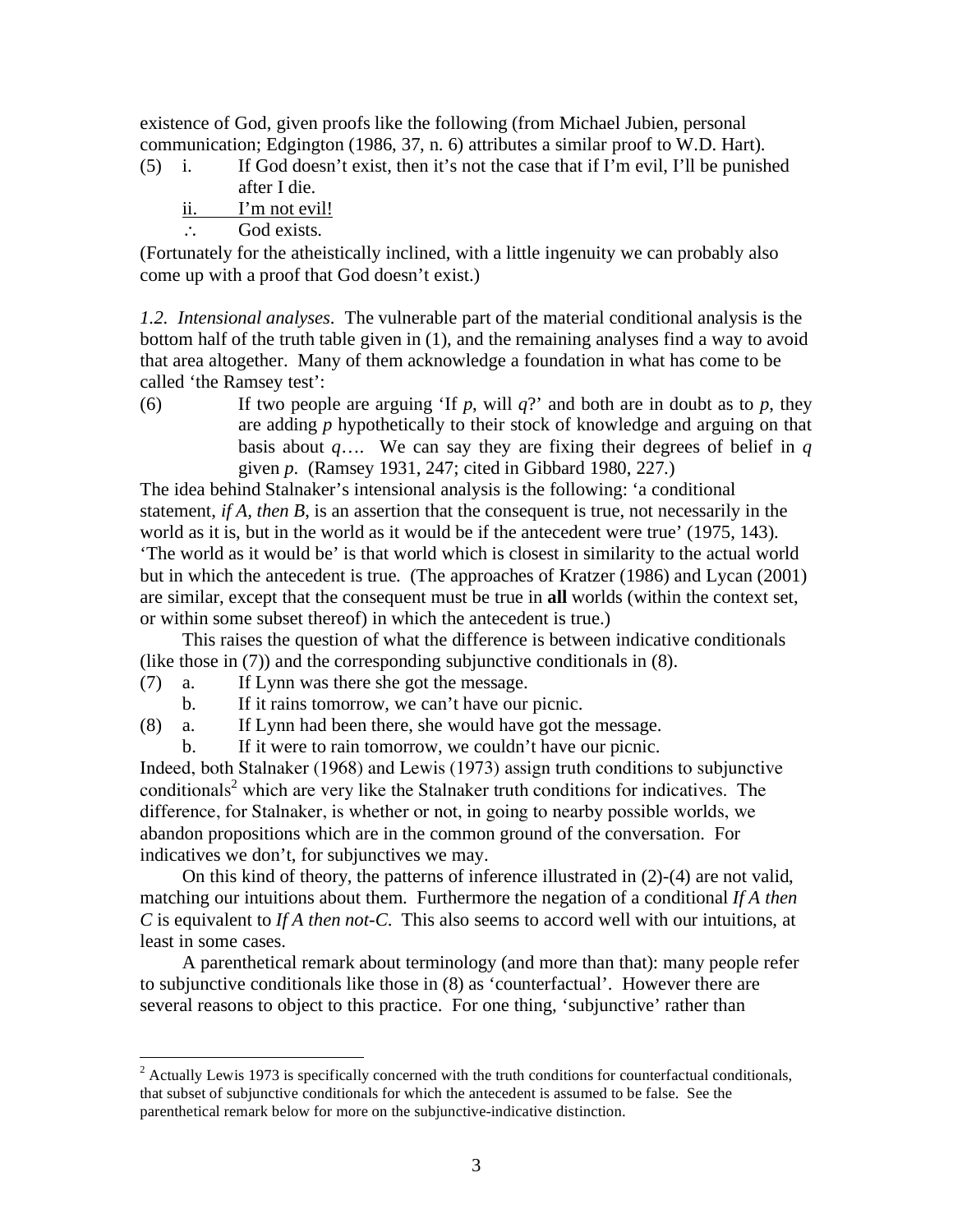'counterfactual' is the natural counterpart to 'indicative'. More importantly, these conditionals are not necessarily counterfactual. Examples like (9),

(9) If Jones had taken arsenic, he would have shown just exactly those symptoms which he does in fact show.

from Anderson (1951, 37), are well known. Indeed, it is clear that the counterfactuality of such sentences (when they have that interpretation) is not an inherent property but is rather a consequence of the subjunctive mood (which conveys hypotheticality) plus other factors. As Barwise remarks: 'The adjective "counterfactual" applies to certain conditional statements, not sentences, whereas it is the other way around for the term "subjunctive conditional"' (1986, 22). It is easy to find examples like the one in (10) (10) If the burglar had come in through the window, he would have left muddy

footprints.

which can be interpreted either counterfactually or merely hypothetically. The former interpretation would be natural in a situation where it has been established that there are no muddy footprints under the window, and the speaker wishes to support her assumption that the burglar did not come in through the window. The latter interpretation would be natural where it is not known whether or not there are muddy footprints, and the detective is trying to think of where to look for evidence about the crime. In the latter case, of course, finding muddy footprints under the window might help to reinforce the detective's hypothesis that the burglar **did** in fact come in through the window.

 Returning to the intensional analysis of indicative conditionals, problems have been noted for this kind of approach. As Edgington points out (2003, and elsewhere), the kind of inference mentioned above about the butler and the gardener, which was described as 'compelling' by Stalnaker, does not hold on this account. The examples are repeated here as  $(11)$ .

(11) a. Either the butler or the gardener did it.

b. If the butler didn't do it, the gardener did.

On the possible worlds analysis (11a) could be true while (11b) is false. This would be the case if the butler did it, but in the closest world in which he didn't, the gardener didn't do it either. (Stalnaker gives an extended account of why this inference should be reliable, even if not valid (Stalnaker 1975, 187ff). However the complexity of reasoning involved makes this way out unconvincing.) I believe there are even worse problems than this for the intensional account, but will postpone going into those until we look at the third sort of approach to conditionals.

*1.3 Probabilistic analyses*. The Ramsey test also naturally gives rise to a probabilistic approach to conditionals. This approach focuses on the assertability of a conditional, which requires that the probability of the consequent given the antecedent  $(P(C/A))$  is relatively high (and thus the probability of the negation of the consequent under those circumstances ( $P(-C/A)$ ) relatively low). Adams 1975 is the *locus classicus* of this kind of approach, which has been more recently supported and developed by Edgington (1995, 2003) and Kaufmann (2001, 2005). Interestingly, Lewis (1976, 1986) proved that there is no proposition  $X$  (i.e. no set of truth conditions) such that for a single probability measure, the probability of X is equal to a conditional probability. This means that acceptance of the probabilistic approach has the consequence that conditionals cannot be viewed as having truth conditions at all. Supporters of this approach speak instead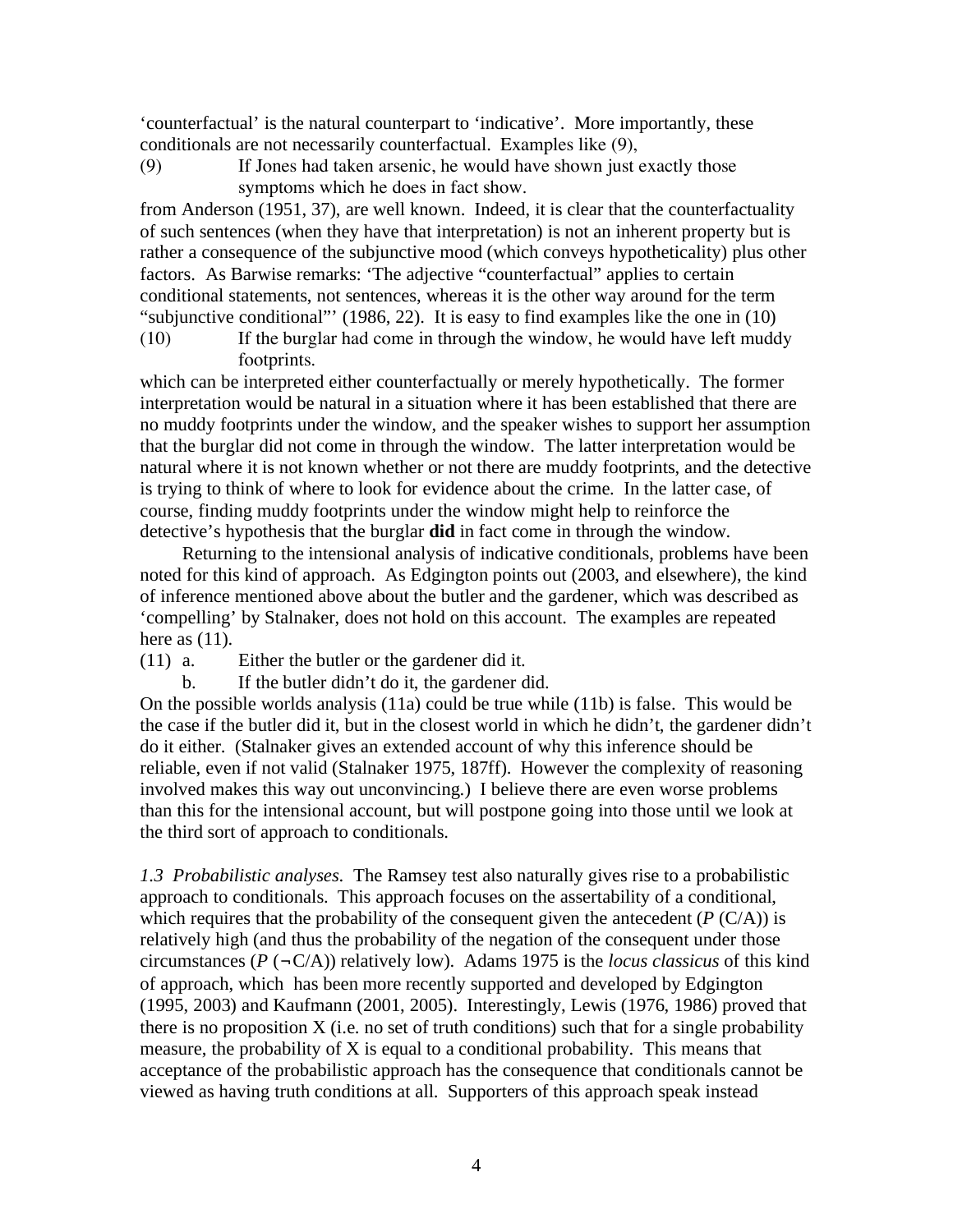simply of the assertability of a conditional sentence, or the degree to which it is supported, or its probability, but this cannot be its probability of truth.

 On the account of Kaufmann (2005), which treats only subjunctive and future (predictive) conditionals, such conditionals can be true – they will be if their antecedents are true and their consequents are as well. And they are false if their antecedents are true and their consequents are false. However if their antecedents are false, they are assigned 'expectations' – something like a probability of truth, were the antecedent to have been true. This is quite similar to the intensional type of approach, but instead of simply quantifying over possible worlds Kaufmann's probabilistic approach evaluates an indicative conditional *If A then C* by comparing the proportion of worlds where *A* and *C* are both true to those where *A* is true and *C* is false. (In addition, Kaufmann imposes a causal structure on the worlds under consideration, in order to avoid certain difficulties with prior accounts of this type, and there are other complexities which I am skipping over.)

## **2. Objections to the intensional and probabilistic analyses.**

My main objection to both the intensional type of approach to conditionals, and to Kaufmann's probabilistic type of approach, is that they do not adequately distinguish indicative conditionals from subjunctive conditionals.

2.1. The 'Snodgrass' example.<sup>3</sup> In Abbott (2004) I presented the following 'Snodgrass' example: We have received a number of letters about the water shortage. Almost all of them were 5 pages or less, and all of those received an answer. One letter (from Byram Snodgrass) was 5 pages plus a few words, and the last letter was 8 pages. We did not reply to the last two letters. The 8-page one was just too long to consider, and Byram Snodgrass is a crank who has been writing incoherent letters to us about everything under the sun ever since we took on the post of Water Commissioner. We never answer his letters. Actually this letter of Byram's only went onto the sixth page because he added a PS: 'If you answer this letter I'll stop writing to you.' That made us stop and think, but in the end we threw his letter in the trash like all his other letters.

 Byram called our office to find out whether his letter had been sent a reply. Based on the truth in (12),

(12) Every letter no longer than 5 pages was answered. we said  $(13)$ :

(13) If your letter was no longer than 5 pages, it was answered.

## **Our reply was truthful.**

 $\overline{a}$ 

 There is a sharp contrast between the true indicative conditional in (13) and the corresponding subjunctive conditional in (14), which is not true:

(14) If your letter had been no longer than 5 pages, it would have been answered. As noted, we never answer letters from Byram Snodgrass. Analyses of subjunctive conditionals like that of Stalnaker 1968 and Lewis 1973 seem to give the right truth conditions for (14). In those analyses, we look at the closest world or worlds where the antecedent of a subjunctive conditional is true, and see whether the consequent is true or not. In any of those nearby possible worlds where Byram's letter was not quite 5 pages

 $3^3$  My 'Snodgrass' example is similar to the type of situation described in Barker 1997.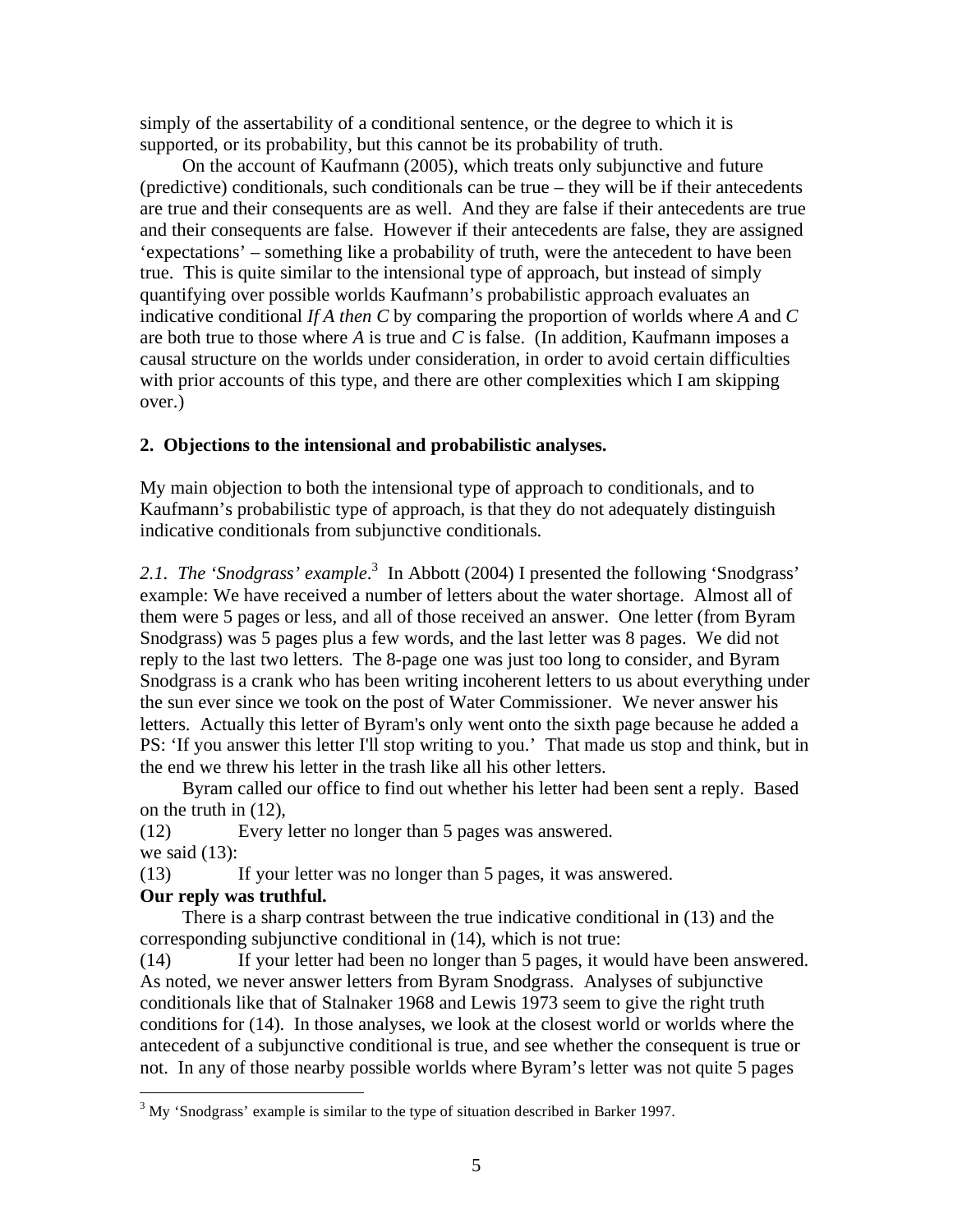long, it still did not receive an answer, so the subjunctive (14) is correctly classified as false.

 Analyses of indicative conditionals which assign them truth conditions similar to those assigned to subjunctive conditionals, and so only consider situations in which the antecedent is true even if this involves considering nonactual possibilities, cannot distinguish between (13) and (14) and hence cannot be correct. The problem with such analyses is that they do not capture the fact stated in (I):

#### (I) **Indicative conditionals are always about the actual world, whether their antecedents are true or false.**

Subjunctive conditionals, on the other hand, involve consideration of hypothetical situations, which may or may not be actual. $4$ 

*2.2. Snodgrass vs. Oswald.* I should take a moment to explain why my 'Snodgrass' examples are different from the well-known 'Oswald' examples in (15) and (16) (adapted by Lewis (1973, 3) from examples given by Adams (1970, 90)), which are frequently given to illustrate the difference between indicative conditionals and subjunctive conditionals.

(15) If Oswald did not kill Kennedy, then someone else did.

(16) If Oswald had not killed Kennedy, then someone else would have. It is quite easy to see that one could hold (15) to be true and (16) to be false. Nevertheless these examples do not make the case I wanted to make. Several factors combine to make them unsuitable. One is that there are two different ways to conceive of the antecedent being true, that is, to conceive of it being the case that Oswald did not kill Kennedy. One is to imagine that the crime was committed, but that Oswald did not do it. The other is to imagine that the crime never took place. When we are considering (15), we are considering the first sort of situation and when we consider (16) we are considering the second. Also, when we consider (15) we consider the actual world (I would say we are forced to consider only the actual world, because this is an indicative conditional), and we can do that because there must always be some small doubt about whether Oswald was the murderer (and for some people, of course, there is a lot of doubt). However there can be no doubt that the crime was committed, so for (16) we consider a quite different possible world in which the crime never took place.

 In short, for the Oswald examples there are two different ways to imagine the antecedent being true, one of which could hold in the actual world, and the other of which could not. So analyses like those of Stalnaker, Lycan, and Kratzer can account for the difference between them while still only considering situations in which the antecedent is true – an actual situation for (15) and a hypothetical, nonactual one for (16). For the Snodgrass examples, on the other hand, the antecedent is not ambivalent in this way. Instead, the antecedent of the indicative conditional is false at the actual world, but we

<u>.</u>

<sup>&</sup>lt;sup>4</sup> In Abbott 2004 I noted other cases which cause problems for analyses of indicative conditionals which take into account only situations in which the antecedent is true. Examples would be any case in which modus tollens could be used successfully, such as the example in (i):

<sup>(</sup>i) A: If Mary's home then her car will be in the driveway.

B: Her car isn't in the driveway.

A: Oh, then she isn't home.

A subcategory here is that of 'Easter Bunny' or 'monkey's uncle' sentences, where the speaker strongly invites the addressee to perform modus tollens. See example (21) below in the main text.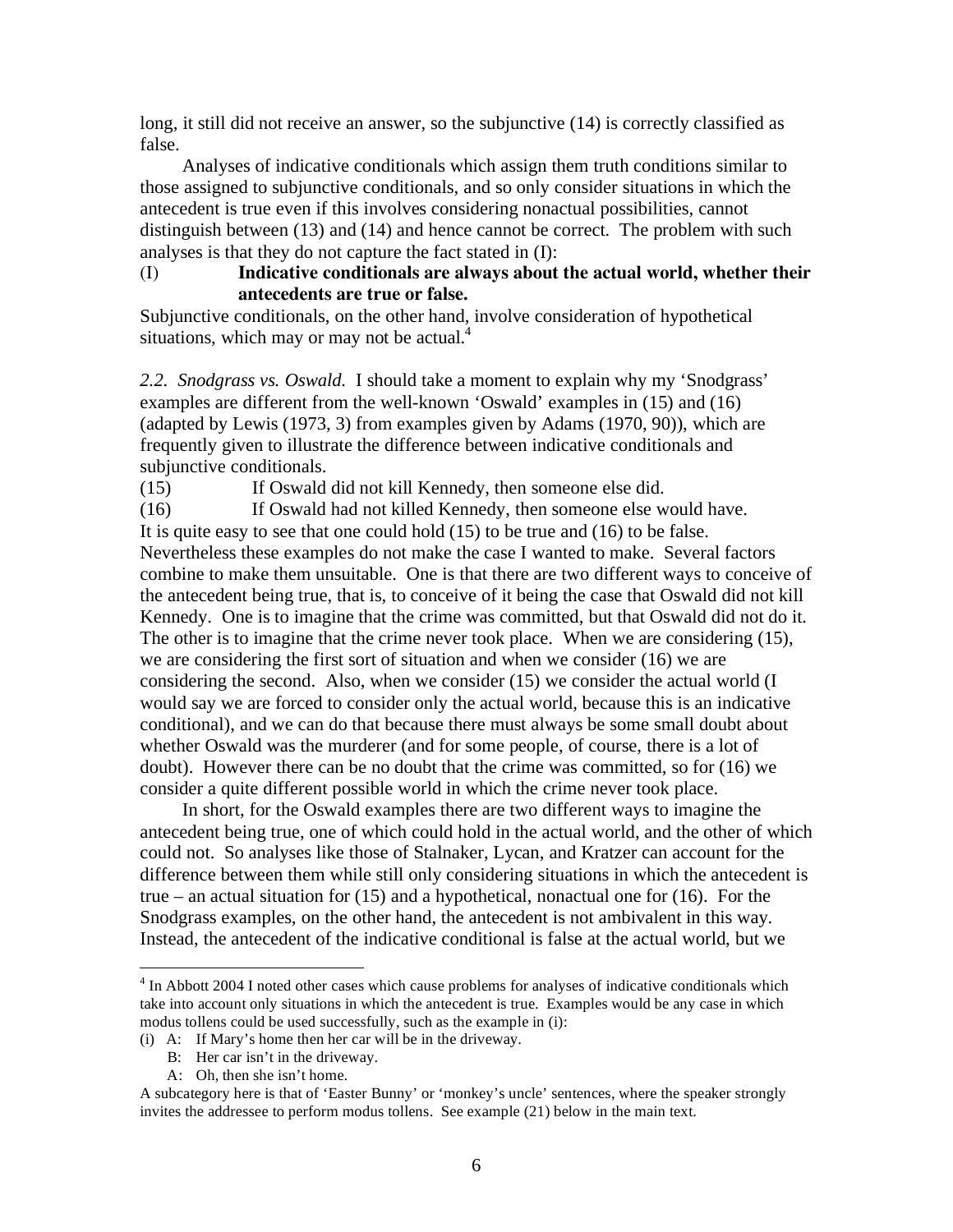still judge the whole conditional to be true. For the subjunctive version, on the other hand, we must consider alternative possible worlds in which the antecedent is true, and there the sentence as a whole is false because the consequent is false in that world.

*2.3. Future situations.* As noted above, Kaufmann's probabilistic account does not treat past indicative conditionals, but only future and subjunctive ones. Indeed, it has often been suggested (most notably by Dudman (1991 and elsewhere)) that future conditionals bear more similarity to subjunctive conditionals than they do to other indicatives. I do not agree. Instead, I want to claim that future indicative conditionals no less than past or present ones are about the actual world and not alternative possibilities, and that in that they differ from subjunctives.

 Let us return to our situation with Mr. Snodgrass. Suppose he were to call prior to writing his letter, to ask about whether or not his letter to the water commissioner would be answered. Suppose too that we know who he is and his history with the Water Commission, but we do not know how long the letter he will write is. Presumably, if we wanted to be truthful, we would not reply with (17), or (18).

(17) Every letter that is no more than 5 pages long will be answered.

(18) If your letter is at most 5 pages, it will be answered.

That is because we know that if Snodgrass's letter turned out to be shorter than 5 pages there is still no way it would get an answer. And clearly if Snodgrass were to learn about the customary (for everybody but him) 5 page limit and make sure to write a letter shorter than 5 pages, (17) and (18) would be false if we didn't answer it. But I want to claim that (17) is true if and only if every letter shorter than 5 pages gets an answer. And if Snodgrass's letter turns out to be longer than 5 pages (and all the short letters get answers), the predictive (18) is true, regardless of what would have happened had his letter been shorter than that. And so if we had answered with (17) or (18), intending to lie, we would have failed under those circumstances, since we would have said something true.

 What gives these future cases the subjunctive feel to them is probably the fact that they are about as yet undetermined (or at least unknowable) events, and so in that sense they represent hypotheses about what will be the case. But regardless of that, it would be a mistake to give their truth conditions on the basis of how well- or ill-founded they are as hypotheses, just as we would not want to evaluate future non-conditionals, like those in (19), on that basis.

(19) a. It will rain tomorrow.

 b. The Bush administration will recognize the full threat of global warming and act vigorously to avert it.

Certainly we may argue about the truth or falsity of examples like (19) based on our view of their probability, but just as certainly we cannot be sure of their truth or falsity until after their respective event times have passed. Similarly examples like (17) and (18) should not be evaluated on the basis of probabilities, but rather than on the basis of how the facts unfold, since when we are in full knowledge of how the facts do unfold, we clearly evaluate them relative to those facts and not to some alternative possible course of events. This claim is pretty directly opposed to the following assertion of Kaufmann (2005, 186): 'It is appropriate to say that [20] is true or false depending on whether the match is dry or wet….'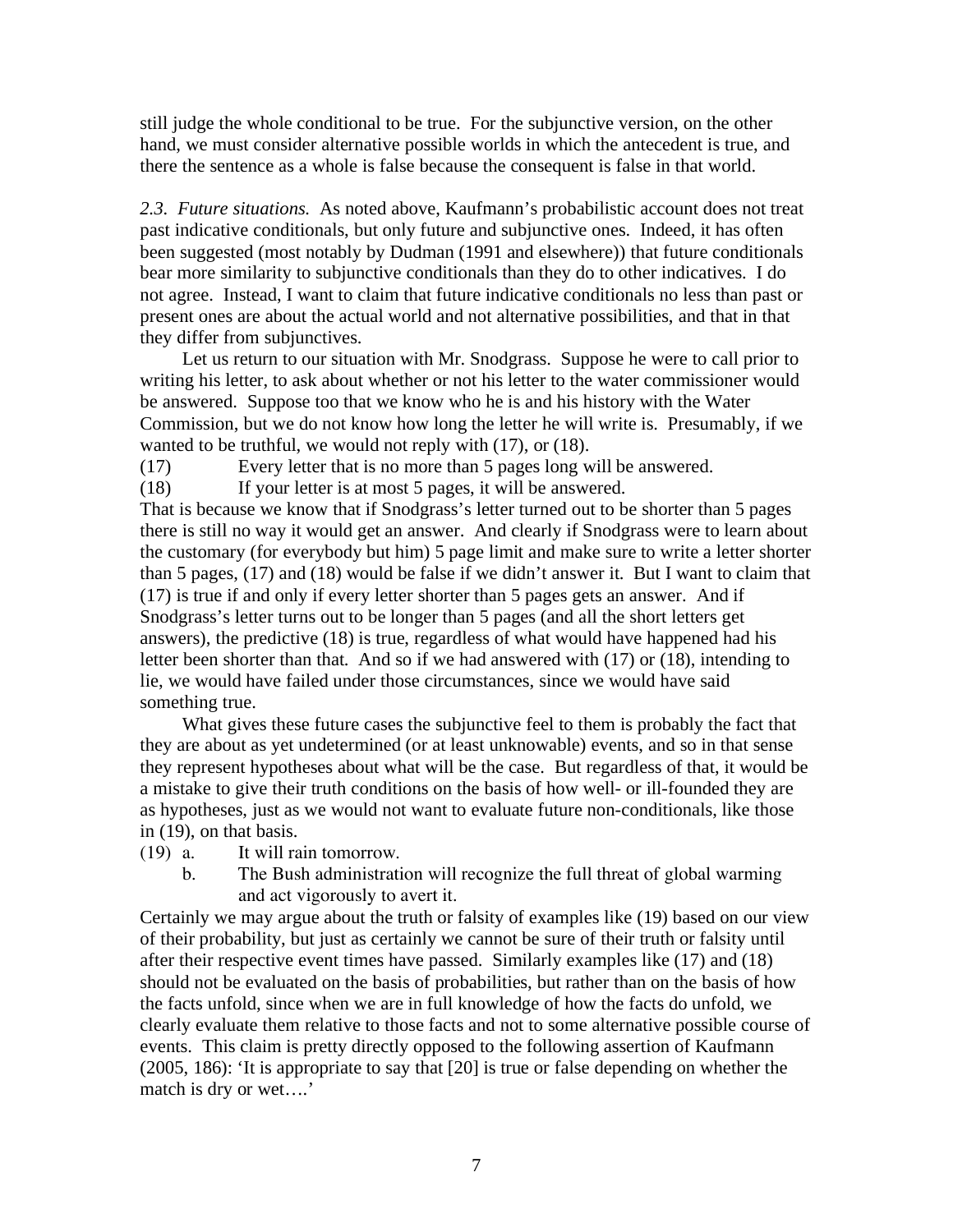(20) If the match is struck, it will light.  $[=$  Kaufmann 2005, ex. 7a] On the contrary, we cannot say whether (20) is true or false until either the match is struck or it can no longer be struck.

*2.4. Conclusion about indicatives vs. subjunctives*. My main claim in the foregoing has been that indicative conditionals are about the actual world, rather than about alternative possible worlds. This claim is supported by morphological evidence; indicative conditionals are indicative – there is no morphological marking of irrealis like that which we find with, say, subjunctive conditionals. There has been a fair amount of discussion in the literature as to how similar or different indicative conditionals are from subjunctives. The comments of Strawson (1986) are frequently cited, as in the following quote from Edgington (1995, 245) (cf. also Kaufmann 2005, 184f):

He [i.e. Strawson] gives the examples;

 Remark made in the summer of 1964: 'If Goldwater is elected, then the liberals will be dismayed'.

 Remark made in the winter of 1964: 'If Goldwater had been elected, then the liberals would have been dismayed''

And comments that 'the least attractive thing that one could say about the *difference* between these two remarks is that… "if…then…" has a different meaning in one remark from the meaning which it has in the other' (p. 230).

However it is not necessary to invoke a difference in the meaning of *if…then…* in order to claim a difference between indicative and subjunctive conditionals, since there is another factor which distinguishes them – their mood. Furthermore the difference between indicative and subjunctive mood corresponds exactly to the distinction I claim exists between indicative and subjunctive conditionals – i.e. that indicatives are about the actual world whereas subjunctives are about hypothetical possibilities. (Cf. also Iatridou 2000.)

## **3. Support for the material conditional.**

*3.1. A conventional implicature for if.* Since the material conditional analysis of indicatives is the only extant proposal which treats them as being unambiguously about the actual world, it seems worthwhile to keep looking for ways to deal with the apparently crushing problems for this analysis. Edgington (1995, 245) summarizes the problem as follows: 'We need to be able to discriminate believable from unbelievable conditionals whose antecedent we think is false. The truth-functional account does not allow us to do this.'

 Grice, of course, has been one of the most vigorous defenders of the truth functional analysis, supplementing it with the idea that assertion of a conditional conveys conversationally that the speaker has grounds independent of either falsity of the antecedent or truth of the consequent for believing that the conditional is true. These grounds would typically be some causal or inferential relation between the antecedent and consequent propositions. (Cf. Grice 1989a.) However Edgington argues that this will not do: '...the difficulties with the truth-functional conditional cannot be explained away in terms of what is an inappropriate conversational remark. They arise at the level of belief' (1995, 245).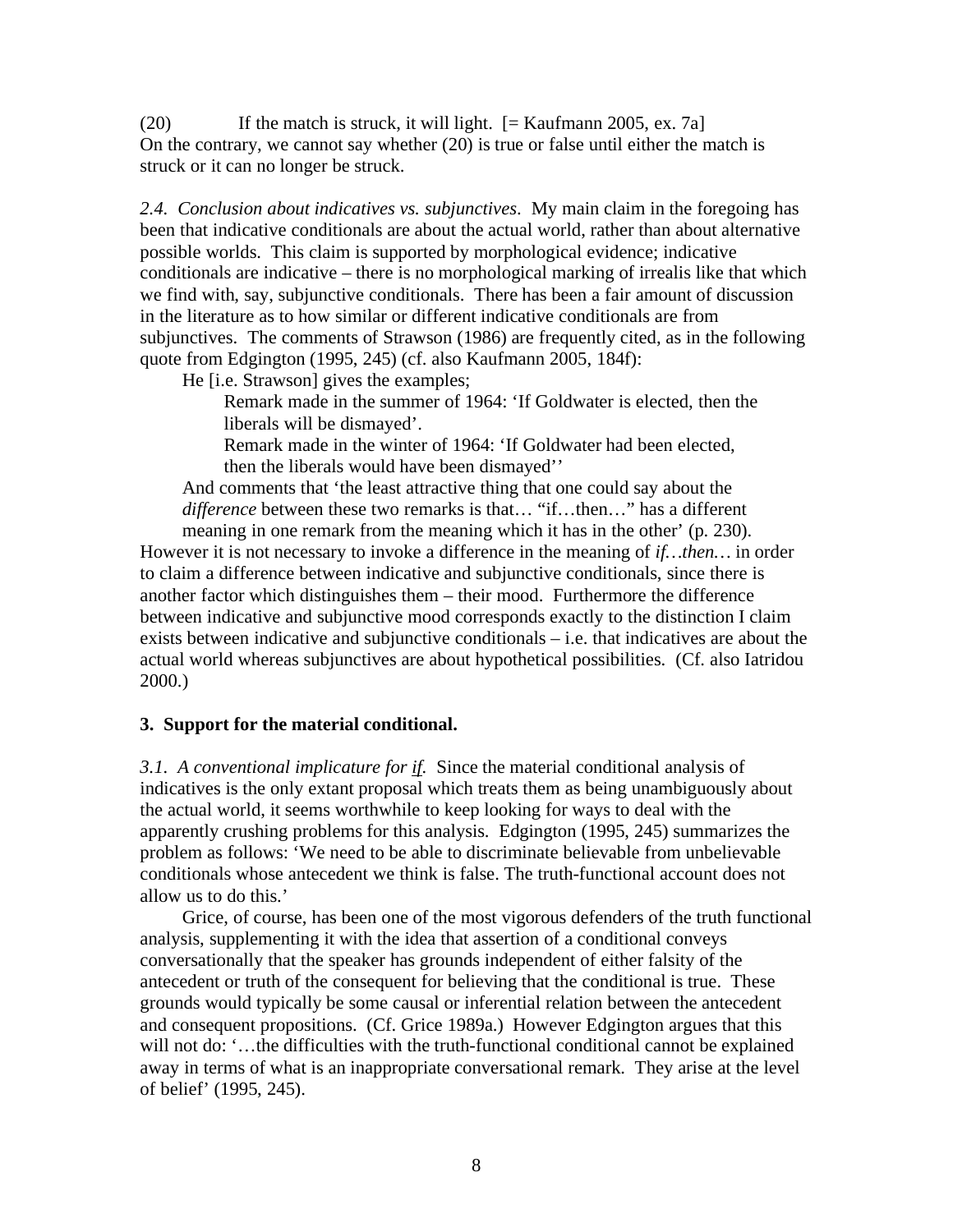Jackson (1979) also argues against Grice's version of the material conditional analysis. Instead, he proposes that conditionals convey a **conventional** implicature (in the sense of Grice 1975) to the effect that the conditional is ROBUST with respect to the truth of the antecedent. This enables him to distinguish plausible from implausible conditionals with false antecedents. Failure of this robustness (e.g. in the case of the bad conditionals in (2)-(4) above) leads to unassertability of a conditional, though not necessarily to its falsehood. Since Jackson's implicature is conventional, it would also be a part of conditional beliefs, thus skirting Edgington's objections to Grice. Nevertheless there are some problems with Jackson's theory. One is that it does not allow for 'Easter bunny' conditionals such as (21).

(21) If that's a real diamond then I'm the Easter bunny.

Easter bunny conditionals depend crucially on modus tollens; the consequent is intended to strike the addressee as obviously false, thus conveying the falsity of the antecedent. Jackson does acknowledge the existence of such conditionals, but argues that they are 'not standard', and thus that his theory does not need to account for them. This response is weak, though it might slip by if there were no other problem with Jackson's proposal. However there is at least one other problem: Jackson's proposed conventional implicature is unlike other such implicatures in not being available to intuition. In the case of *even* or *therefore* we know the meanings of the words and know what their respective conventional implicatures are. This is not so in the case of Jackson's proposal for *if*. (These problems were pointed out in Abbott 2004; see also Edgington 1995, 301ff for further arguments against Jackson's analysis.)

 I would like to amend Jackson's proposal in the following way. First of all, like Jackson, I believe that *if* does convey a conventional implicature, but I suggest that the implicature is something that I will call CONDITIONALITY, by which I mean that the *if* clause conveys a condition under which the content of the consequent holds. This is something that we have direct intuitive access to in connection with *if*, thus solving the second problem associated with Jackson's proposal. Also, it does not impede modus tollens, thus solving the problem with Easter bunny conditionals.

 Secondly, I want to claim that the conditionality conventionally associated with *if* gives rise to a number of conversational implicatures. Some of these are the ones proposed by Grice (1989a) to do with there being some grounds independent of truth values for supposing that the conditional is true – grounds such as that the circumstances referred to in the antecedent are causally sufficient for those in the consequent, or that the consequent would be inferable from the antecedent for some other reason.

One conversational implicature which is less obvious is what von Fintel  $&$  Iatridou (2002) call 'iffiness' – the idea that the proposition expressed by the *if* clause may not be true. The mechanism for this implicature is the standard Gricean one: if one could simply assert the consequent clause, one would. By making that assertion conditional on the *if* clause, one conveys that one is not in a position to make that assertion *tout court*. It follows (again, from the conditionality) that the antecedent clause is also not one known by the speaker to be true (because if the speaker did know it was true, then they would also be sure of the truth of the consequent clause). Notably, this implicature is cancelable in the case of 'premise-conditionals' (the term is Haegeman's (2003)) such as (22) (22) If [as you say] it is going to rain this afternoon, why don't we just stay at

home and watch a video?  $[=$  Haegeman 2003, ex. 1b]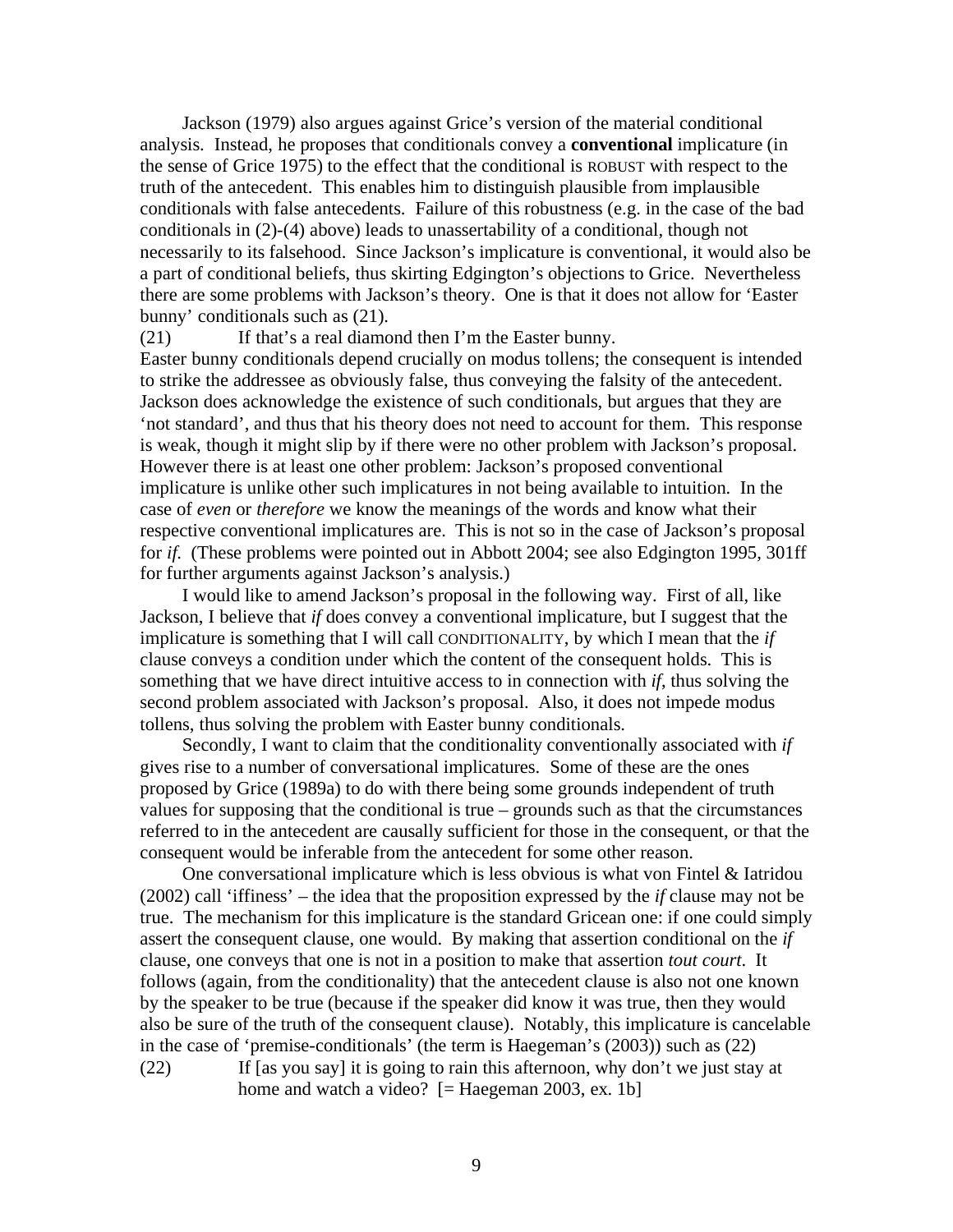Here information from context shows the antecedent clause is being assumed to be true, canceling the implicature that it may not be.

 Finally, I would like to supplement the Jacksonian approach by observing the many other features of the English indicative conditional which are not shared with their logical counterpart. (Some of these are also stressed in Lycan, 2001.) First of all, the semantic asymmetricality of the material conditional is more than matched in English with grammatical asymmetry: *if*-clauses are adverbial modifiers of their consequents, not coordinated clauses (and in this they are unlike conjunction and disjunction). Like other adverbial modifiers, their syntactic position shows a lot of flexibility, as shown in (23) and (24).

- (23) a. If Sue raises, Bill will call.
	- b. Bill will call, if Sue raises.
	- c. Bill, if Sue raises, will call.
	- d. Bill will, if Sue raises, call.
- (24) a. Fortunately, Bill will call.
	- b. Bill will call, fortunately.
	- c. Bill, fortunately, will call.
	- d. Bill will, fortunately, call.

Needless to say clauses beginning with *and* or *or* do not have this kind of flexibility of position.

 Often, adverbial modifiers will constitute the main assertion in an utterance, the remainder being grammatically presupposed. This is true of the temporal and manner adverbials in (25), for example.

(25) a. Mary sliced/didn't slice the carrots carefully.

b. Did you visit your mother on Tuesday?

In each case, the adverbial gives the new asserted, denied, or questioned material, the remainder of what the sentence expresses being backgrounded. Thus typically an utterer of (25a) would be assuming that Mary sliced the carrots, and saying something about how she sliced them, and similarly with (25b). However, because of the conditional meaning of *if*, this is **not** so with antecedents of conditionals. Rather, in the typical case of temporally located propositions, they express circumstances that are prior to, and hence often backgrounded relative to, those of the main clause. Thus the utterer of (23a) would not be assuming Bill will call; quite the contrary, Bill's calling would be part the 'at issue'<sup>5</sup> content.

 We have seen above in the examples in (23) that the *if* clause in a conditional statement has a certain flexibility as to where it can occur. However, consistent with its backgrounded status, the unmarked order for this clause is to appear before the consequent, and this is apparently true in general in the languages of the world. (Cf. Greenberg 1963, Universal 14.) In addition Haiman has claimed that antecedent clauses are topics of the sentences in which they occur, in the sense (following Chafe 1976) that they are 'givens which constitute the frame of reference' for the main clause (Haiman 1978, 564). This claim has received some support (for English) from Ford & Thompson (1986), following an examination of both written and spoken naturally occurring data.

<sup>&</sup>lt;sup>5</sup> The useful term 'at issue' comes from Potts 2005, who in turn has attributed it to Bill Ladusaw. (Note that though Potts' book is titled *The logic of conventional implicatures*, his sense of the term 'conventional implicature' is different from that being assumed here.)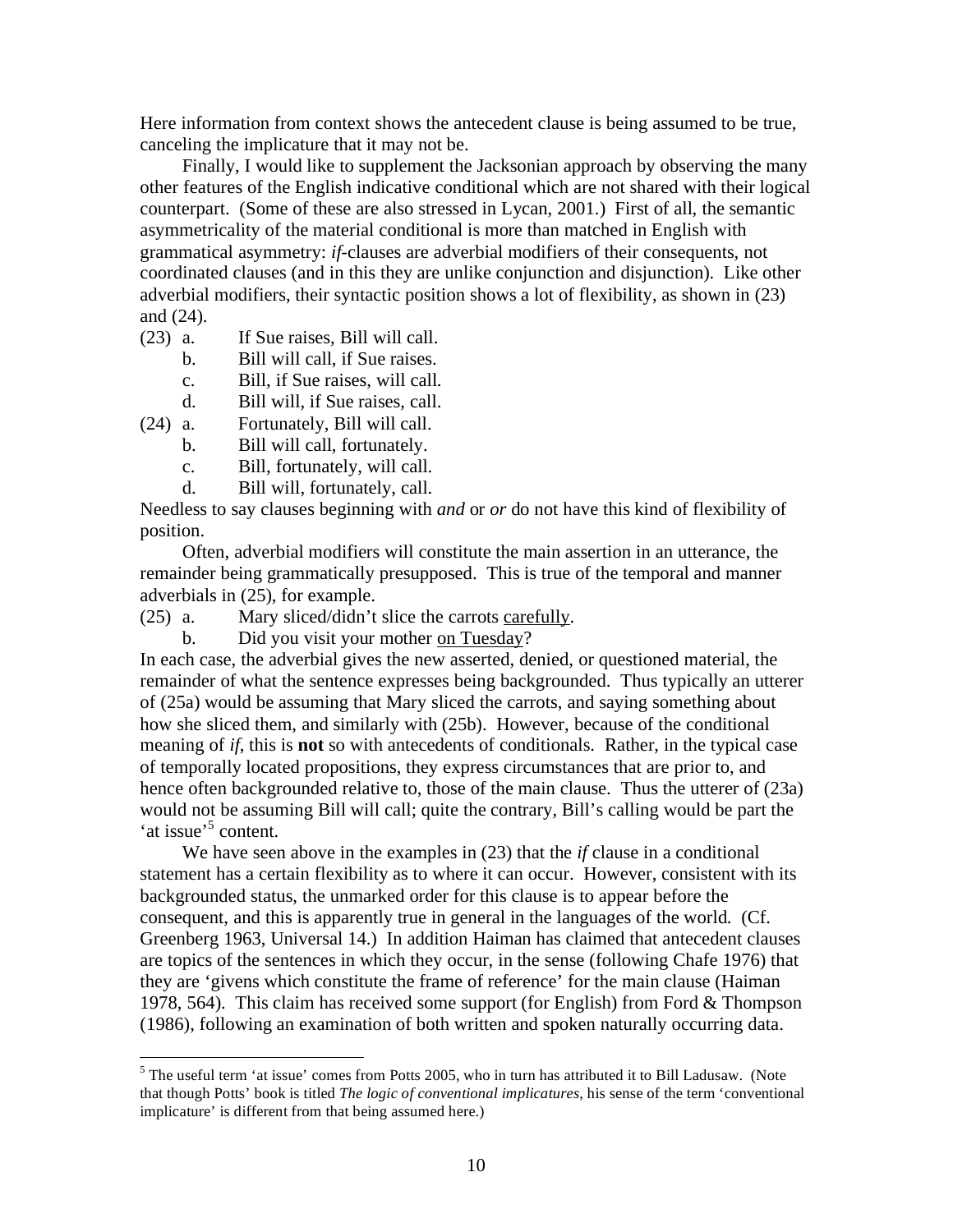Note that there is a certain tension between the fact that the contents of *if* clauses are topical and backgrounded relative to the main clause in a conditional sentence, and their conversational implicature of iffiness. Usually what is backgrounded is assumed to be true, but of course what is iffy is not assumed to be true. This may be part of what makes conditionals so complex and interesting.

*3.2. Explaining the apparently invalid inferences.* With these facts in mind, let us return to the seemingly invalid inference patterns displayed above in (2)-(4), repeated here as  $(26)-(28)$ .

(26) Contraposition.

 $\overline{a}$ 

- a.  $A \supset C$ ,  $\therefore \neg C \supset \neg A$
- b. If Bush wins, it won't be by a large margin. Therefore, if Bush wins by a large margin, he won't win.
- (27) Negated Antecedent (a.k.a. Vacuous Truth).
	- a.  $\neg A, \therefore A \supset C$
	- b. Andrew Jackson didn't die in 1835. Therefore, if Jackson died in 1835, he was president in 1836.
- (28) Antecedent Strengthening
- a.  $A \supset C$ ,  $\therefore (A \wedge B) \supset C$ 
	- b. If I strike this match it will light. Therefore, if I pour water on this match and strike it, it will light.

Note first that from the grammatical considerations just noted, it is not at all surprising that Contraposition gives us strange results. Due to the asymmetricality of the antecedent and consequent clauses, and the fact that the antecedent clause (as the name implies) typically expresses either temporally or logically antecedent conditions, we do not expect to be able to reverse these roles. (Compare McCawley's discussion of *if* vs. *only if* (McCawley 1981, 49ff).)

 Turning now to truth conditions, it follows from the material conditional analysis that each of these **is** a valid inference pattern. And that is correct – i.e. these **are** valid – in the sense that any situation of which the premise would be true is also one of which the conclusion would be true (and that's a pretty good sense for 'valid' to have, though see the remarks by Kaplan 2005, referred to below). Consider (26b), for example. If the premise (*If Bush wins it won't be by a large margin*) is true, then either Bush will lose or he will win by a narrow margin. But either of those situations would also be one in which the conclusion (*If Bush wins by a large margin, he won't win*) is also true.<sup>6</sup>

<sup>&</sup>lt;sup>6</sup> Converse remarks go for examples like (i) (modified from Lycan 1993, 415):

<sup>(</sup>i) If Albert comes to the party it will be great. However if both Albert and Betty come to the party it will be awful. On the other hand if Albert and Betty bring Carl, it will be o.k. ...

<sup>(</sup>David Lewis gave subjunctive examples of this type, attributing the idea to J. Howard Sobel (Lewis 1973, 10); Lycan calls them 'Sobel-sequences'.) Lycan remarks, concerning such examples: 'All the members of such a sequence may be true' (1993, 415). I agree, but only under the circumstance that Albert does not come to the party, or is the only one of those mentioned who does. However this is not the kind of situation Lycan has in mind. Instead, he wishes to use such sentences to argue against the validity (in ordinary language) of modus ponens. He says:

Now, consider the first two members of the foregoing sequence [i.e. (i)], and suppose that in fact Albert and Betty both do come to the party. The application of Modus Ponens to each of the two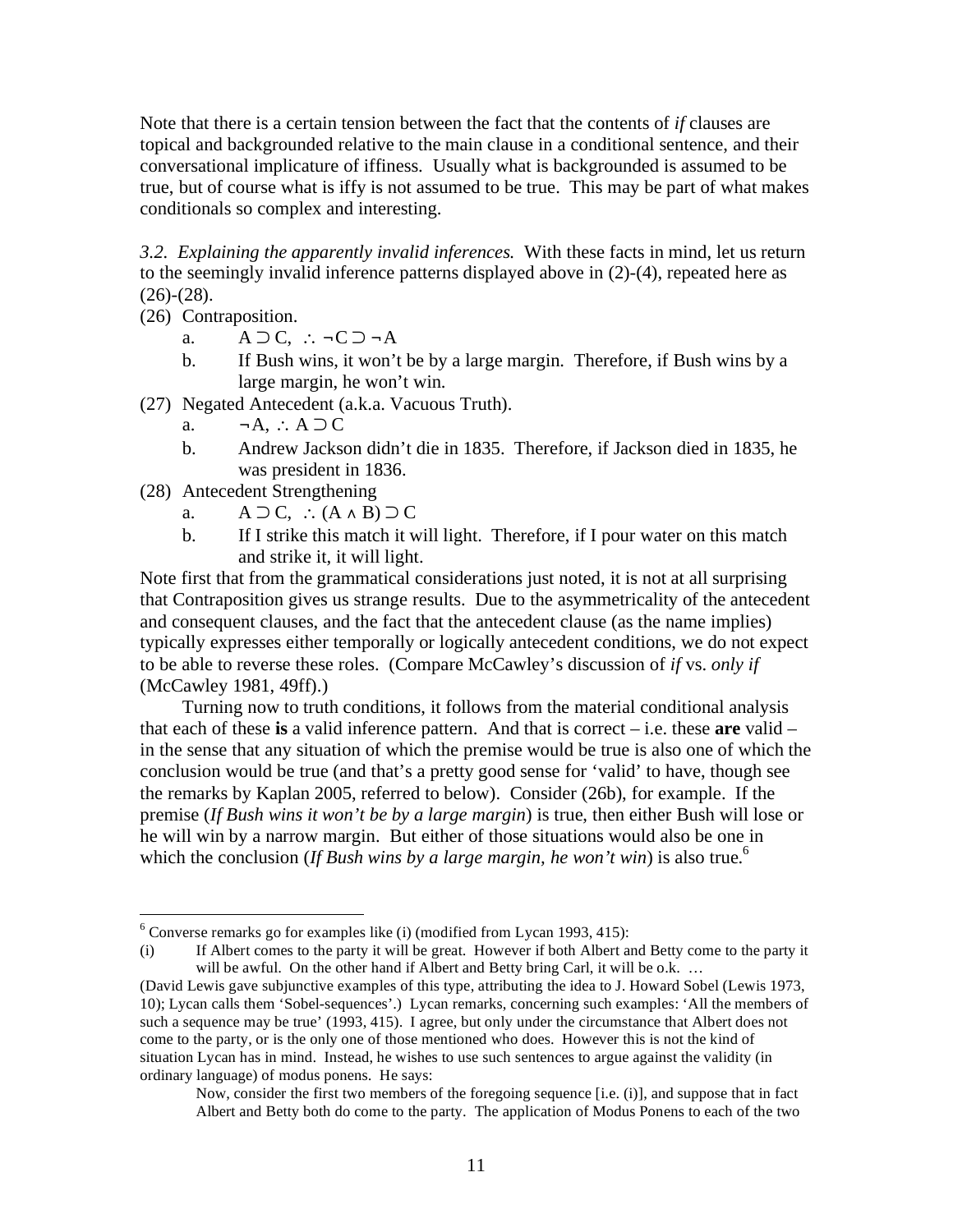What gives these arguments their air of invalidity is that the premise in each case **seems** more probable than the conclusion. That in turn is because we are judging the conclusion on the basis of the conditional probability of the consequent clause, given the antecedent. In the case of (26b), the conclusion *If Bush wins by a large margin, he won't win* seems quite improbable because, given that Bush has won by a large margin, the sentence *he won't win* is not only unlikely to be true, it is definitely going to be false. However, on the material conditional account, the correct way to evaluate the probability of the sentence in question is as the probability of the antecedent's being false (i.e. Bush's not winning by a large margin) plus the probability of the consequent's being true (i.e., Bush's not winning at all), and this probability is just the same as that of the premise of the argument.

 This much is well known (at least in the philosophical literature). However, I want to draw attention to another factor which may be at work here. Kaplan (2005) has pointed out that our sense of argument validity depends on more than the simple truth conditions of an utterance. Kaplan's examples involve the semantic content of epithets like *damn* and *bastard*; note that that (29) does not seem like a valid inference (Kaplan 2005, 8).

(29) Kaplan was promoted. Therefore, that damn Kaplan was promoted. The problem, as Kaplan describes it, is this: 'Although nothing is *said* in the conclusion that is not said in the premises, there is an intrusion of information *displayed* in the conclusion that is not available from the premises' (10, italics in original). (The sense of *said* here seems to be Grice's (1975) sense – which includes just truth conditions for the main assertion of a sentence. See Bach 1999 for a different view.)

 This idea of Kaplan's extends naturally to (other?) conventional implicatures like the one I have proposed for *if*. Thus each of the conclusions in  $(26) - (28)$  conveys thoughts which would not be inferable from their respective premises, namely, those conveyed by the conditionality implicature of *if*. In the case of (26b), the implicature is that Bush's winning by a large margin is a condition for his not winning, which is obviously false. In the case of (27b) the implicature is that Jackson's death in 1835 is a condition for his being president in 1836, again something that is obviously not the case. And in the case of (28b) the implicature is that pouring water on this match and striking it is a condition for its lighting, which strikes us as at least dubious. It should be stressed, though, that in each case these propositions are implicatures, and not a part of the main asserted or 'at issue' content of the utterance.

*3.3. Even if conditionals.* I want to take a brief look at *even if* conditionals, of which a simple example is given in (30).

(30) Even if it rains tomorrow, the match will still be played. There have been a number of proposals for such conditionals (e.g. Bennett 1982, 2003; Barker 1991, 1994; Lycan 1991, 2001); and they all agree that the goal is to give an

-

sentences in turn, along with that fact, yields a contradiction; but the two sentences are jointly compossible with the supposed fact, and so Modus Ponens must be invalid. (Lycan 1993, 415.)

To this I reply 'No way!' If both Albert and Betty came to the party then either or both of the first two sentences of (i) must be false. If the party is awful, then the first sentence is false, and if the party is great then the second one is false. (If the party is neither awful nor great, then both sentences are false.) See also the reply by Sinott-Armstrong, Moor & Fogelin (1986) to McGee's (1985) attempt to counterexemplify modus ponens.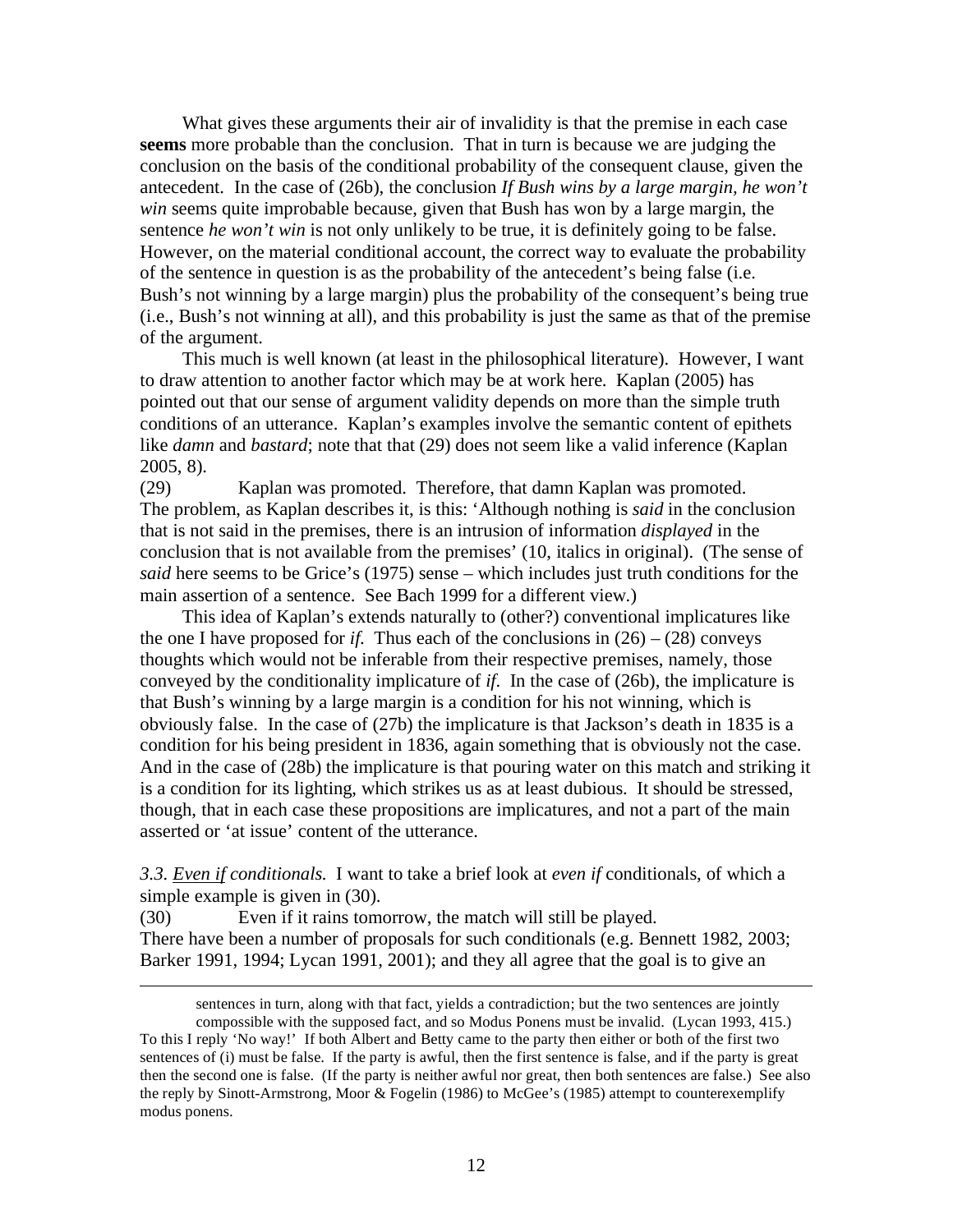analysis of *even* and an analysis of *if* that will, when combined, automatically account for *even if*. I believe that that is possible with the approach taken here. *Even* is, of course, a focus sensitive particle; it adds a conventional implicature to the effect that there are other items besides the one in its focus for which the rest of the sentence holds true, and that the sentence holding true is in some sense less expected for the focussed item than for the others. When the antecedent of a conditional is under focus by *even*, the implicature is that the consequent is even more likely in other antecedent conditions.

 There has been a fair amount of attention paid to what has been called the 'Consequent Entailment' problem. The assumption has been that, for at least some *even if* conditionals (like that in (30)), the consequent clause is in fact entailed by the conditional as a whole. However, as Frank Jackson has argued (Jackson 1979, 125), this is not actually the case; it is always possible to consistently add another condition under which that consequent would **not** hold, as in (31).

(31) Even if it rains tomorrow, the match will still be played. However, if it snows it will definitely be cancelled.

Furthermore this implication of speaker confidence in the consequent (all other things being equal – i.e., without an added condition as in (31)) is easily accounted for as a consequence of the meaning of *even if* conditionals. Given that they require an assumption that the consequent is even more likely in other conditions, they are bound to convey that the consequent is more likely than would be conveyed by the same conditional without the *even*.

 The reason for bringing up *even if* conditionals is that it may be significant that all of the conclusions of the apparently invalid arguments have this flavor (as well as the premise of the Contraposition example). These are repeated in (32).

- (32) a. (Even) if Bush wins, it won't be by a large margin. Therefore, (even) if Bush wins by a large margin, he won't win.
	- b. Andrew Jackson didn't die in 1835. Therefore, (even) if Jackson died in 1835, he was president in 1836.
	- c. If I strike this match it will light. Therefore, (even) if I pour water on this match and strike it, it will light.

I have to say I'm not sure at this point exactly what that significance is, but it seemed worth at least mentioning.<sup>7</sup>

*3.4. Negating conditional utterances.* We turn finally to the problems involved in negating conditionals. The first thing to note is that it is grammatically awkward to negate a conditional. This is a consequence of the fact that the *if* clause is a root modifier (a sentence adverbial), and as with other sentence adverbials, does not fall within the scope of a main clause negation. This is shown in  $(33)$ .

- (33) a. Fortunately, Bill won't call.
	- b. If Sue raises, Bill won't call.

In both sentences in (33), the negation applies only to the main clause. Thus the only option in the case of conditionals is something like the cumbersome *It is not the case that* construction, which is rarely used in everyday speech and about which we consequently do not have the strongest of intuitions.

 $\frac{1}{7}$  It may also be worth noting that, as discussed in Horn 1999, these conditionals do not invite conditional perfection – the strengthening of *If A then B* to *A if and only if B*.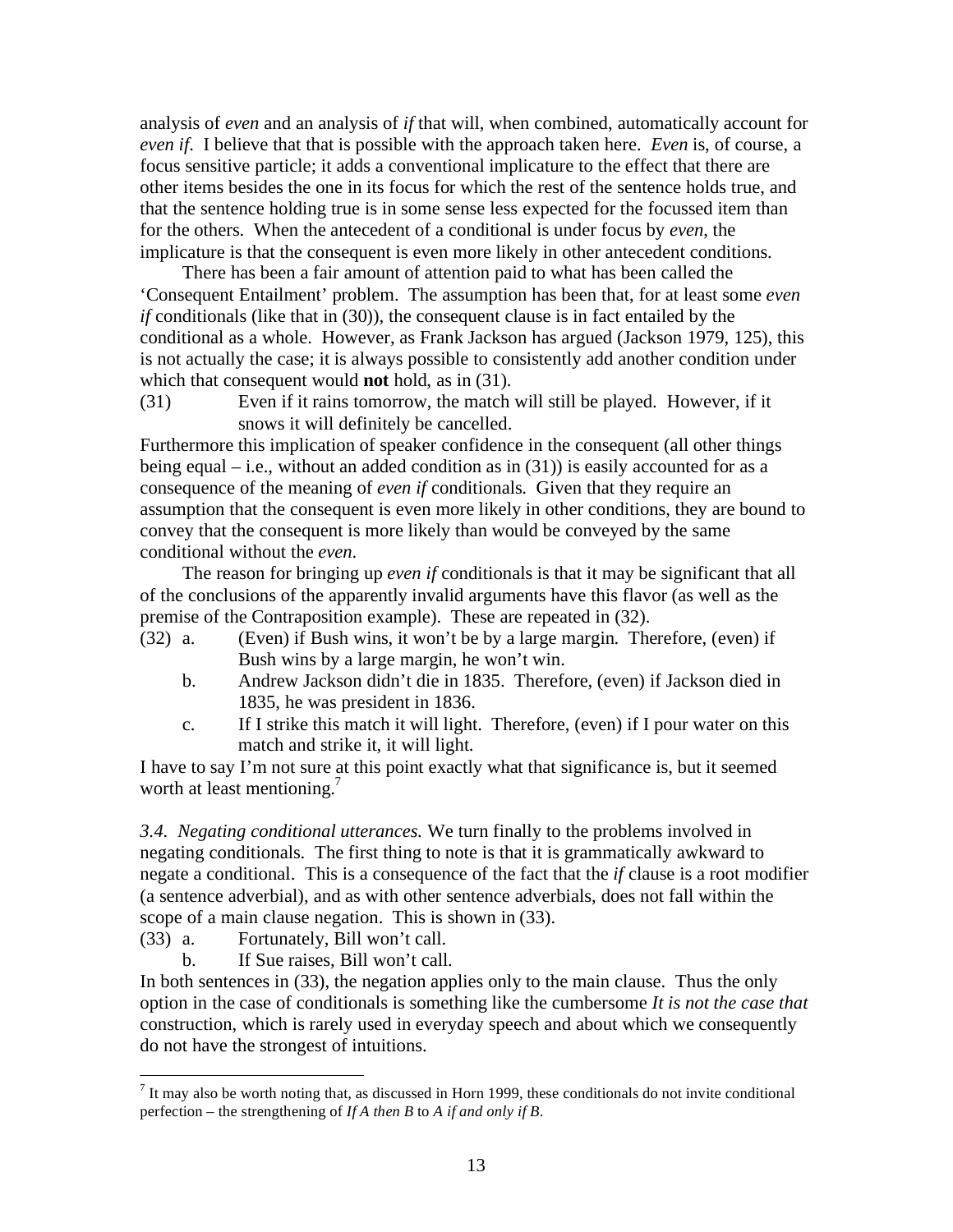Grice (1989a) notes that there are three ways that denial of a conditional may be understood. One way is to understand it simply truth functionally – i.e. denial of *If A then C* means *A and not-C*. A situation Grice imagines in which this would be the case is the somewhat artificial one in which bridge partners have a convention that a bid of *five no trump* means 'If I have a red king, I have a black king', and one partner takes the other to task after the hand for having bid incorrectly. It should not be surprising that this kind of interpretation requires a somewhat artificial setting, given the additional elements conveyed in less marked uses of conditionals. But it is still important that negated conditionals can have this interpretation.

 A second possibility is that denial of a conditional will be understood to deny whatever connection is conversationally implicated to hold between antecedent and consequent. These are readily accountable for as instances of metalinguistic negation (Horn 1985). On the material conditional account, the negation of a conditional *If A then C* is equivalent to assertion of *A and not-C*, which is much easier to say than *It is not the case that if A then C*. It follows that, on general Gricean grounds, we would expect the utterer of *It is not the case that if A then C* to have some other point to their utterance, and a natural possibility would be to deny the conditionality expressed by *if*, and more specifically any of the conversational implicatures arising from that conditionality. One example might be that in (34).

(34) It's not the case that Harry will leave **if** Sue leaves – he'll leave anyway! The natural construal of (34) is to deny the implied causal relationship between Harry's leaving and Sue's leaving. (Cf. also the discussion in Horn 1989, 378f.)

 For Grice the most problematic type of construal of a negated conditional is the third possibility, where the negation seems to skip over the antecedent clause and land on the consequent. This may well be the most common case. (Indeed, as noted above, Stalnaker's version of the intensional analysis makes falsity of *If A then C* equivalent to truth of *If A then not-C*.) Thus denying any of the conditionals in (35) would most likely have this interpretation.

- (35) a. If I strike this match it will light.
	- b. If you ask for permission, they'll give it to you.
	- c. If it rains, they'll cancel the match.

The negated conditional in the first premise of Michael Jubien's proof of the existence of God given above in (5), repeated here as (36), would be another example.

(36) If God doesn't exist, then it's not the case that if I'm evil, I'll be punished after I die.

The most natural construal of the underlined negated conditional is that the speaker will not be punished after he or she dies, even if he or she is evil, and that in turn makes it seem like a natural consequence of God's failure to exist.

Grice proposed a kind of quasi-logical 'bracketing' device for this problematic construal, whereby *if* clauses would automatically receive wide scope with respect to other operators. However he did not seem to be completely happy with this line of attack (cf. Grice 1989a, 81ff). Here I think we can bring in some of the more articulated ideas sketched above, which might add some semantic and pragmatic flesh to the bracketing hypothesis. First, given their conditional meaning, as noted above, *if* clauses will typically convey prior or backgrounded circumstances relative to those of the main, consequent clause. Although they are generally not presupposed in the sense of being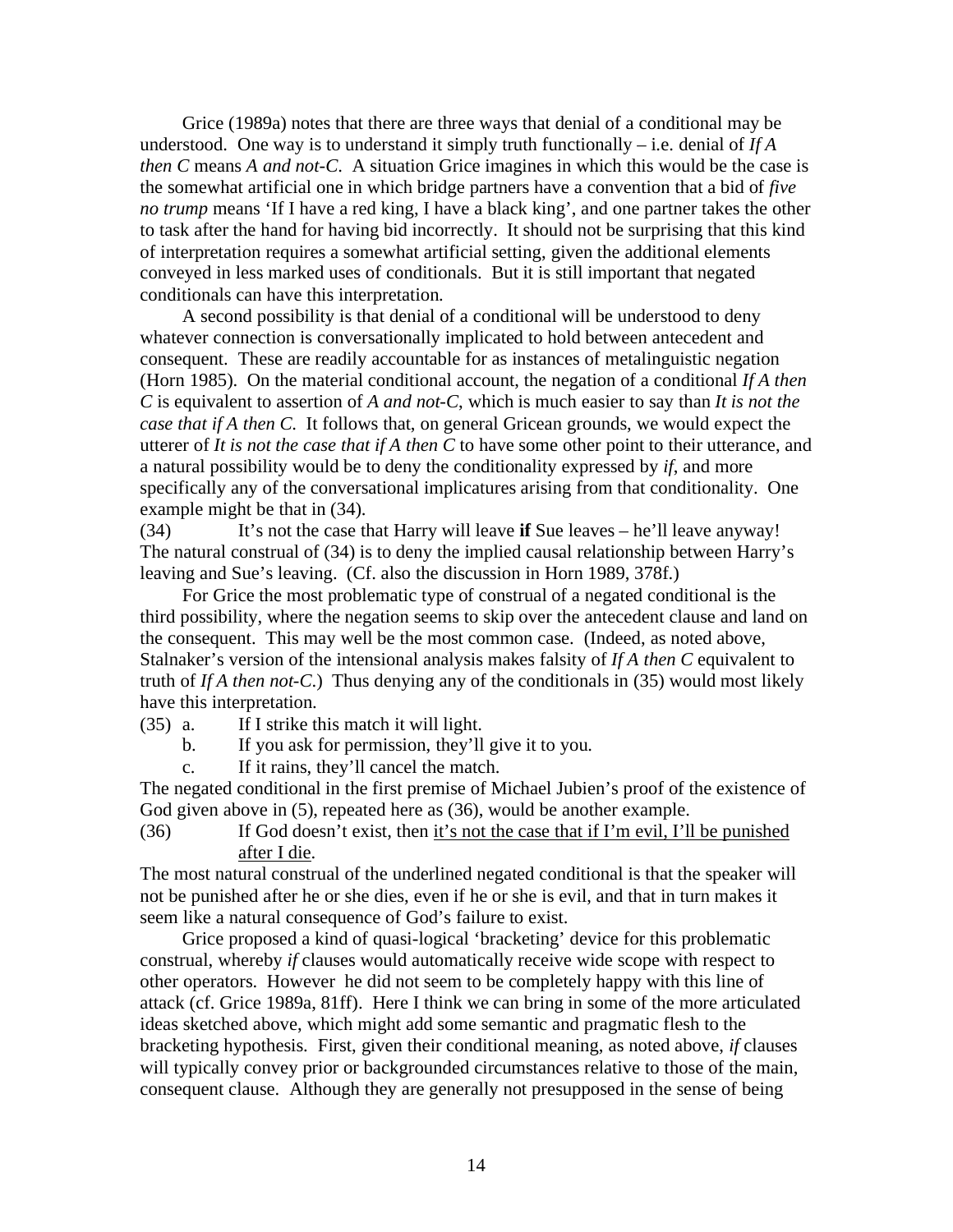assumed to be true in context (quite the contrary, due to the iffiness implicature), nevertheless they share the backgroundedness of presuppositions, and thus might be expected not to fall within the scope of a negation. It is also worth noting that the negations under consideration are most often taken to be denials of prior assertions of conditionals. (This is not unusual for negative assertions in general; the carefully contrived Jubien example is an exception to that.) Under those circumstances it would be very difficult indeed to have a denial count as anything other than a denial of the consequent, given the antecedent conditions.

#### **4. Conclusion.**

The main purpose of this paper has been to try to support the material conditional analysis of English indicative conditionals. One reason for doing so is that this analysis is the only one available which is consistent with the fact that indicative conditionals (unlike their subjunctive counterparts) are about the actual world, not alternative possibilities. Past defenses of this analysis have not drawn sufficiently on the many differences between natural language and the formal languages of logic that exist in addition to the difference stressed by Grice 1975, 1989b (that natural languages but not formal ones are used in conversation). The line taken here follows Jackson 1979 in postulating a conventional implicature for *if*, as part of the mechanism to derive the conversational implicatures postulated by Grice, although the implicature put forward here is one of conditionality rather than Jackson's robustness. In addition to that we have called upon other aspects of conditional antecedents which exist in natural language but not in formal languages, in order to try to explain (a) the role of conditionals in seemingly invalid (but actually valid) argument patterns, and (b) the fact that a negated conditional is typically not construed as equivalent to assertion of the antecedent conjoined with denial of the consequent. Needless to say, these will not be the last words on this topic.

#### References

- Abbott, Barbara. 2004. Some remarks on indicative conditionals. In Robert B. Young, ed., Proceedings from Semantics and Linguistic Theory (SALT) XIV. Ithaca, NY: Cornell University CLC Publications, 1-19.
- Adams, Ernest. 1970. Subjunctive and indicative conditionals. Foundations of Language 6, 89-94.
- Adams, Ernest. 1975. The logic of conditionals. Dordrecht: Reidel..
- Anderson, Alan Ross. 1951. A note on subjunctive and counterfactual conditionals. Analysis 11, 35-38.
- Bach, Kent. 1999. The myth of conventional implicature. Linguistics and Philosophy 22, 327-366.
- Barker, Stephen J. 1991. *Even*, *still*, and counterfactuals. Linguistics and Philosophy 14, 1-38.
- Barker, Stephen J. 1994. The consequent-entailment problem for *even if*. Linguistics and Philosophy 17, 249-260.
- Barker, Stephen J. 1997. Material implication and general indicative conditionals. Philosophical Quarterly 47, 195-211.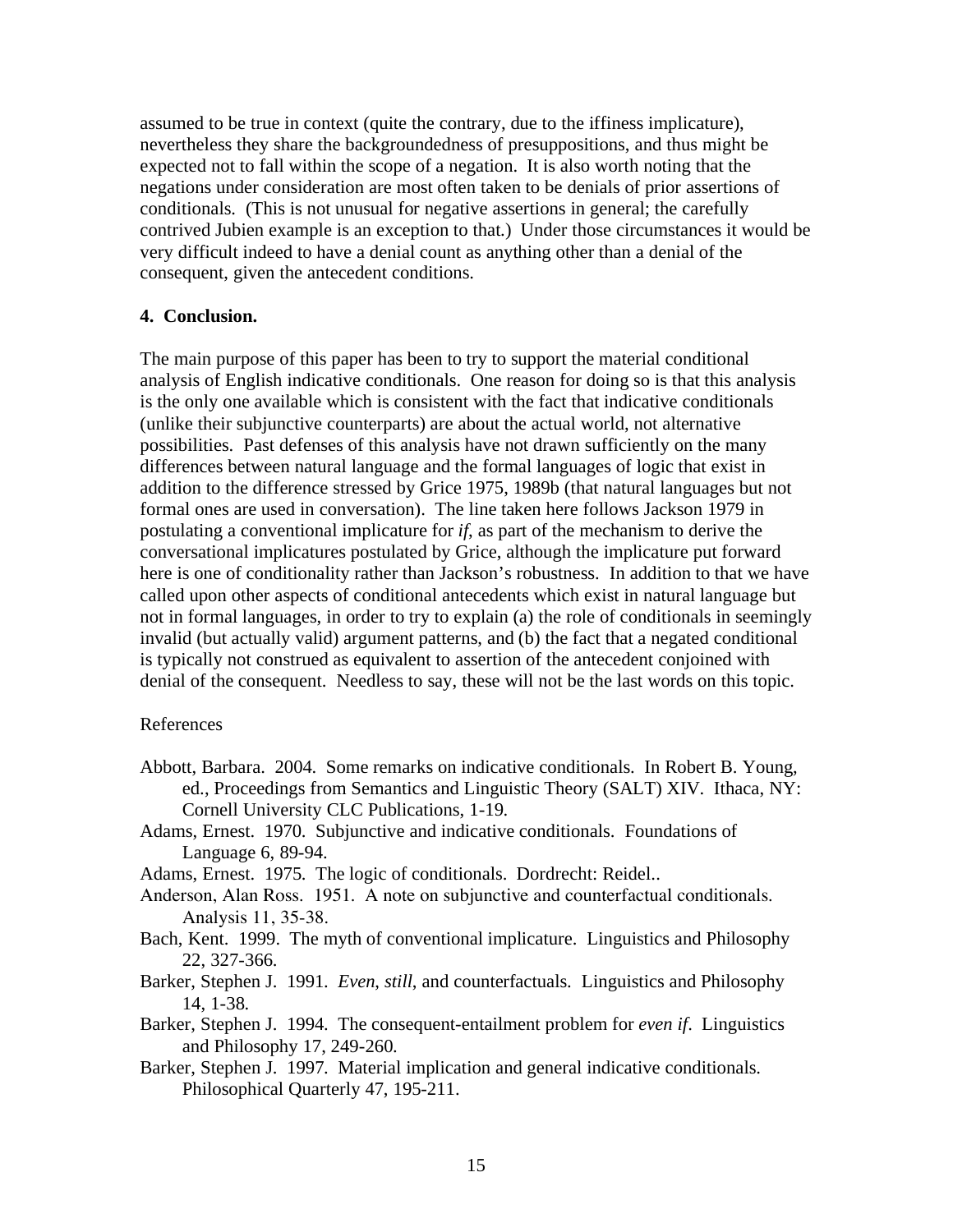- Barwise, Jon. 1986. Conditionals and conditional information. In Traugott, et al., eds., 21-54.
- Bennett, Jonathan. 1982. 'Even if'. Linguistics and Philosophy 5, 403-418.
- Bennett, Jonathan. 2003. A philosophical guide to conditionals. Oxford: Clarendon Press.
- Chafe, Wallace L. 1976. Givenness, contrastiveness, definiteness, subjects, topics, and point of view. In Charles N. Li, ed., Subject and topic. New York: Academic Press, 25-55.
- Dudman, V.H. 1991. Interpretations of 'if'-sentences. In Frank Jackson, ed., 202-232.
- Edgington, Dorothy. 1986. Do conditionals have truth-conditions? Critica XVIII 52, 3- 30. Reprinted in Frank Jackson, ed., 1991, 176-201.
- Edgington, Dorothy. 1995. On conditionals. Mind 104, 235-329.
- Edgington, Dorothy. 2003. What if? Questions about conditionals. Mind & Language 18, 380-401.
- von Fintel, Kai & Sabine Iatridou. 2002. If and when *if*-clauses can restrict quantifiers. Paper for the Workshop in Philosophy and Linguistics, University of Michigan, November 8-10, 2002.
- Ford, Cecilia E. & Sandra A. Thompson. 1986. Conditionals in discourse: A text-based study from English. In Traugott et al., eds., 353-372.
- Gibbard, Allan. 1980. Two recent theories of conditionals. In W.L. Harper, Robert Stalnaker, and G. Pearce, eds., Ifs. Dordrecht: Reidel, 211-247.
- Goodman, Nelson. 1947. The problem of counterfactual conditionals. Journal of Philosophy 44, 113-128. Reprinted in Frank Jackson, ed., 1991, 9-27.
- Greenberg, Joseph H. 1963. Some universals of grammar with particular reference to the order of meaningful elements. In Joseph H. Greenberg, ed., 1966, Universals of language,  $2<sup>nd</sup>$  edition. Cambridge, MA: MIT Press, 73-113.
- Grice, H. Paul. 1975. Logic and conversation. In Peter Cole & Jerry L. Morgan, eds., Syntax and semantics, vol. 3: Speech acts. New York: Academic Press, 41-58. Reprinted in H. Paul Grice, 1989b, 22-40.
- Grice, H. Paul. 1989a. Indicative conditionals. In H. Paul Grice, 1989b, 58-85.
- Grice, H. Paul. 1989b. Studies in the way of words. Cambridge, MA: Harvard University Press.
- Haegeman, Liliane. 2003. Conditional clauses: external and internal syntax. Mind & Language 18, 317-339.
- Haiman, John. 1978. Conditionals are topics. Language 54, 564-589.
- Hanson, William H. 1991. Indicative conditionals are truth-functional. Mind 100:397, 53-72.
- Horn, Laurence R. 1985. Metalinguistic negation and pragmatic ambiguity. Language 61, 121-174.
- Horn, Laurence R. 1989. A natural history of negation. Chicago: Chicago University Press.
- Horn, Laurence R. 1999. From *if* to *iff*: Conditional perfection as pragmatic strengthening. Journal of Pragmatics 32, 289-326.
- Iatridou, Sabine. 2000. The grammatical ingredients of counterfactuality. Linguistic Inquiry 31, 231-270.